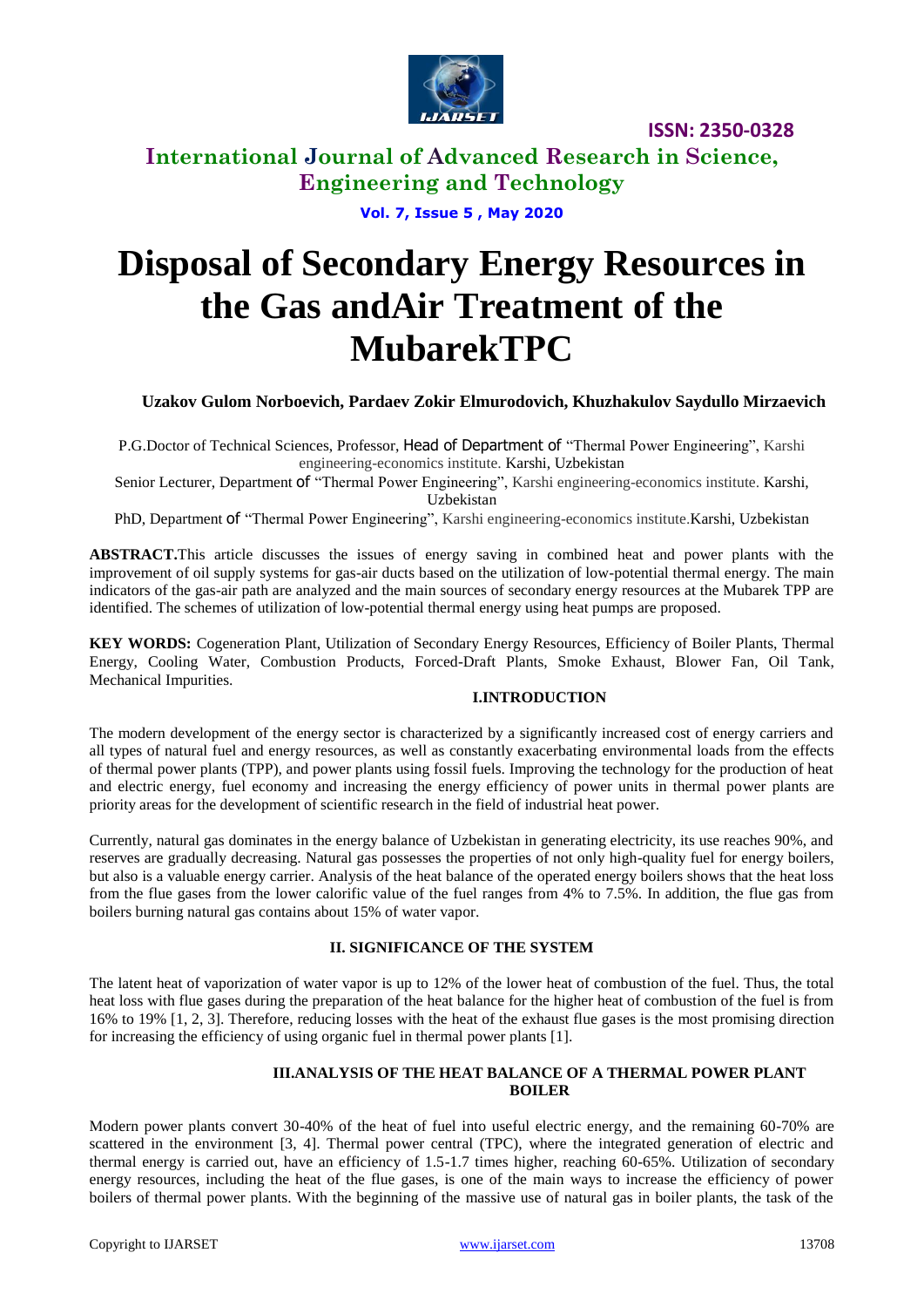

# **International Journal of Advanced Research in Science, Engineering and Technology**

# **Vol. 7, Issue 5 , May 2020**

beneficial use of flue gas heat has gained particular importance. One of the features of the operation of a TPC on natural gas or other hydrocarbon fuels is the increased content of water vapor in the combustion products. Loss of thermal energy with flue gases in the TPC is 13-21% of the total heat balance (Fig. 1).



Fig. 1.The theoretical potential for the utilization of flue gas heat from natural gas boilers.

In the table. 1. Presented in percentage terms of energy loss in the elements of power plants. Table 1.

| rabit i.                      |  |  |
|-------------------------------|--|--|
| Key indicators of energy loss |  |  |

| Energy loss | In the boiler unit           | In a turbogenerator | In capacitor | In the pipe wires          |
|-------------|------------------------------|---------------------|--------------|----------------------------|
| ΔE.%        | $\mathbf{L}_{\text{boiler}}$ | $\Delta E_{\rm TC}$ |              | $\Delta E_{\text{pip.w.}}$ |
| CPS         |                              |                     |              |                            |
| TPC         |                              |                     | ΖU           |                            |

#### **IV. METHODOLOGY**

Analysis of energy loss in TPC plants shows that the total energy loss is about 38%, of which 12% in boiler units. The aim of the study is to assess the potential of water-energy resources using the example of the Mubarek TEC and to develop a scheme for the utilization of low-potential thermal energy from an oil-cooling system with a heat pump installation.

In order to assess energy loss, we have identified the main sources of secondary energy resources (SER) at Mubarek TPC and are presented in table 2.

Table 2. The main sources of SER at Mubarek TPC

| $N_2$          | Sources SER                                | Consumption<br>SER, G, t/hour | Temperature<br>t. $^{0}C$ | Thermal<br>power<br>Q, kW |
|----------------|--------------------------------------------|-------------------------------|---------------------------|---------------------------|
|                | 6 ata deaerator, 2 pc.                     | 8                             | 100                       | 486                       |
| $\mathfrak{D}$ | Deaerator make-up cycle, 2 pc.(pairs)      | 4                             | 90                        | <b>200</b>                |
| 3              | Evaporator deaerator 2 pcs (pairs)         | 4                             | 90                        | 200                       |
| $\overline{4}$ | Evaporator Secondary Steam Expander, 1 pc. | 6                             | 100                       | 356                       |
|                | Non-condensing vapor, 16 pc.               | 16                            | 80                        | 890                       |
| 6              | High pressure boiler expanders, 1 pc.      | 30                            | 180                       | 4530                      |
|                | Fluegas                                    | 60                            | 180                       | 9060                      |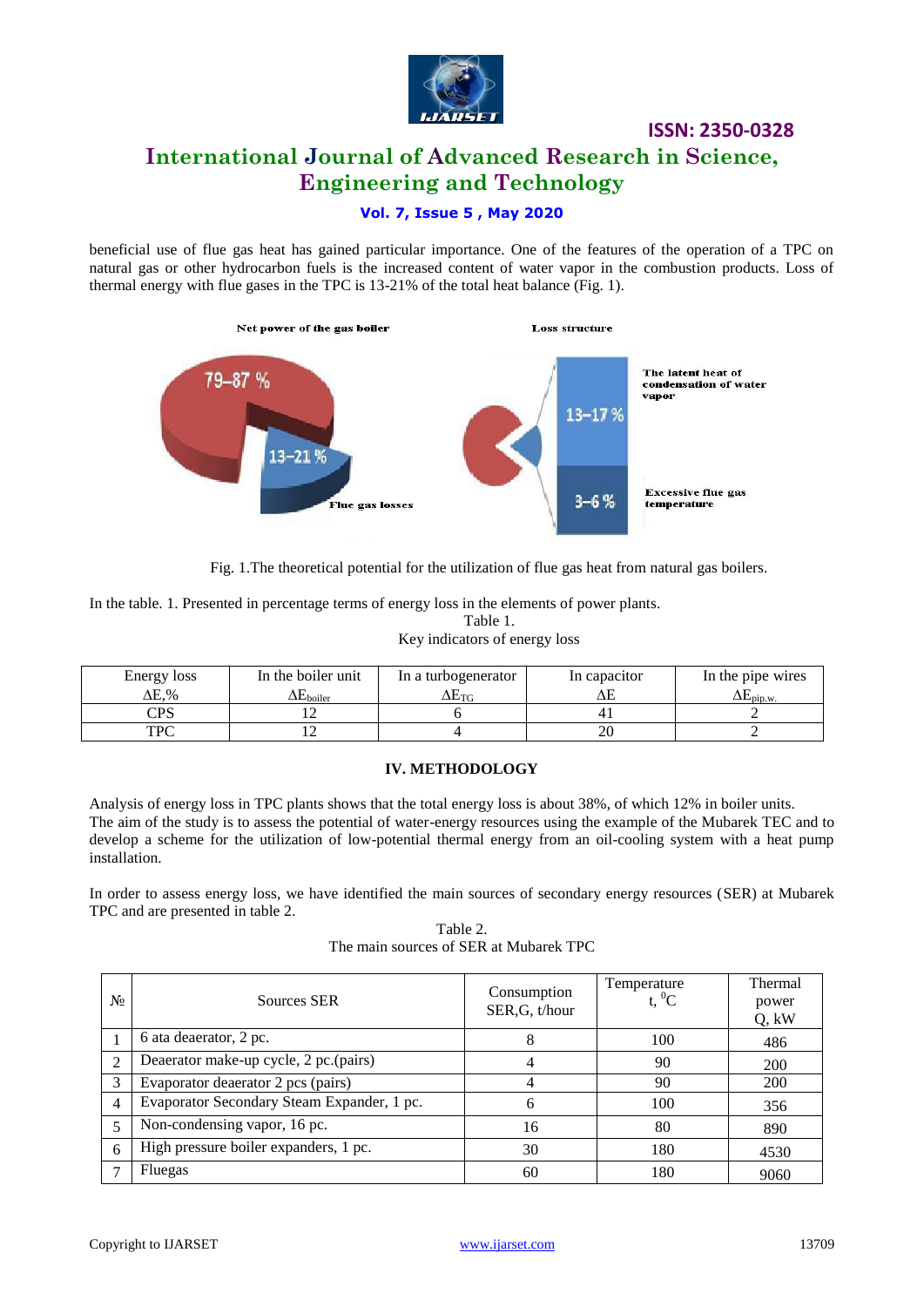

**International Journal of Advanced Research in Science, Engineering and Technology**

# **Vol. 7, Issue 5 , May 2020**

In the oil cooling system of draft machines, there are thermal emissions in the form of low-grade heat. Tables 3 and 4 show the energy parameters of the oil supply systems for draft machines of the gas-air duct of the Mubarek TPC.

> Table 3. Characteristics of oil supply systems at Mubarek TPC

| N <sub>2</sub>   | Indicators                                         | Un.dem.         | Values    |
|------------------|----------------------------------------------------|-----------------|-----------|
|                  | Bearing drain oil temperature                      | $\rm ^{\circ}C$ | 65        |
| ↑                | Oil consumption (brand of oil pump $SH-5-25 t/h$ ) | m               |           |
| 3                | Oil tank volume                                    | m <sup>-</sup>  | 0.5       |
|                  | Oil temperature before filter                      | $\rm ^{\circ}C$ | 38-45     |
|                  | Heat exchanger inlet oil temperature               | $\rm ^{\circ}C$ | 65        |
| 6                | Heat exchange roil temperature                     | $\rm ^{\circ}C$ | 38-45     |
|                  | Cooling water temperature                          | $\rm ^{\circ}C$ | $25 - 33$ |
| 8                | Cooling water consumption                          | t/hour          | 60-80     |
| $\mathbf \Omega$ | Condensate consumption for heating oil (in winter) | t/hour          | 60-80     |

Table 4.

The main parameters of draft machines of the gas-air duct MubarekTPC

| $N_2$ | Name of power plant                          | Stamps Type | Electric power                |
|-------|----------------------------------------------|-------------|-------------------------------|
|       | Blow fan brand                               | $BDH-25x2$  | DAZO-2-18-59 6/8У1 with power |
|       |                                              |             | 685/1600 kW                   |
| 2     | Brand of the smoke exhaust (electric motor)  | DOD-28,5-GM | 1600 kW                       |
| 3     | Brand flue gas recirculation smoke exhauster | $G-20-500$  | $630 \text{ kW}$              |
|       | (electric motor)                             |             |                               |
| 4     | Oil pump blower fan, exhaust fan, flue gas   | $SH-5-25$   | 4.5 kW                        |
|       | recirculation exhaust fan                    |             |                               |
|       | Process water pump brand, electric motor     | K-290-175   | 30 kW, 1410 rpm               |
| 6     | Brand cycle feed pump, electric motor        | KCB-500-150 | 175 kW, 1410 rpm              |

Data analysis table 3 and 4 shows that the cost of electricity on the gas-air path of the station is high and is in the range of 3500-4000 kW.

#### **Dataset Description**

In the existing system of draft facilities of the Mubarek TPC (bearings of the exhaust fan, blow fan, and exhaust fan for recirculation of flue gases, their electric motors), bearings are cooled by TP-22c oil. During the cooling process of the bearings, the oil heats up to 65 °C. This temperature of the oil requires cooling to prevent high-temperature wear of the metal part of the bearings. At the same time, all the oil flows into the crankcases, then enters the oil tank, where it is clarified from mechanical impurities (mechanical impurities are sent to sedimentation tanks). The purified oil is absorbed by the Sch-5-25 oil pump. In an oil tank, the oil is refined but not cooled. In this tract, after the pump, an oil filter is installed, where the oil is filtered and purified from fine compounds. After the filter, the oil enters the cooler, where it is cooled with industrial water. The cooled oil is returned to the bearing system of draft machines (DM).

#### **A) Data Pre-processing**

In the cooling system of power plants of the Mubarek TPC, a pump is used for pumping industrial water with a flow rate of 240 t/h. The main water stream is divided into four pipelines. The first pipe with a diameter of Ø159 is used to cool the electric generator, the second pipe of the same diameter is used in oil coolers for lubrication systems and steam turbine sealing systems, the third stream is sent to the pipes Ø108, to the gas coolers of the feed pump, and the last water stream with the pipe  $\emptyset$ 32 is used to cool the oil in the oil system DM.

#### **B) System Design**

The first three streams of industrial water after being used in the cooling system of power plants are sent for cooling to the cooling tower (Fig.2).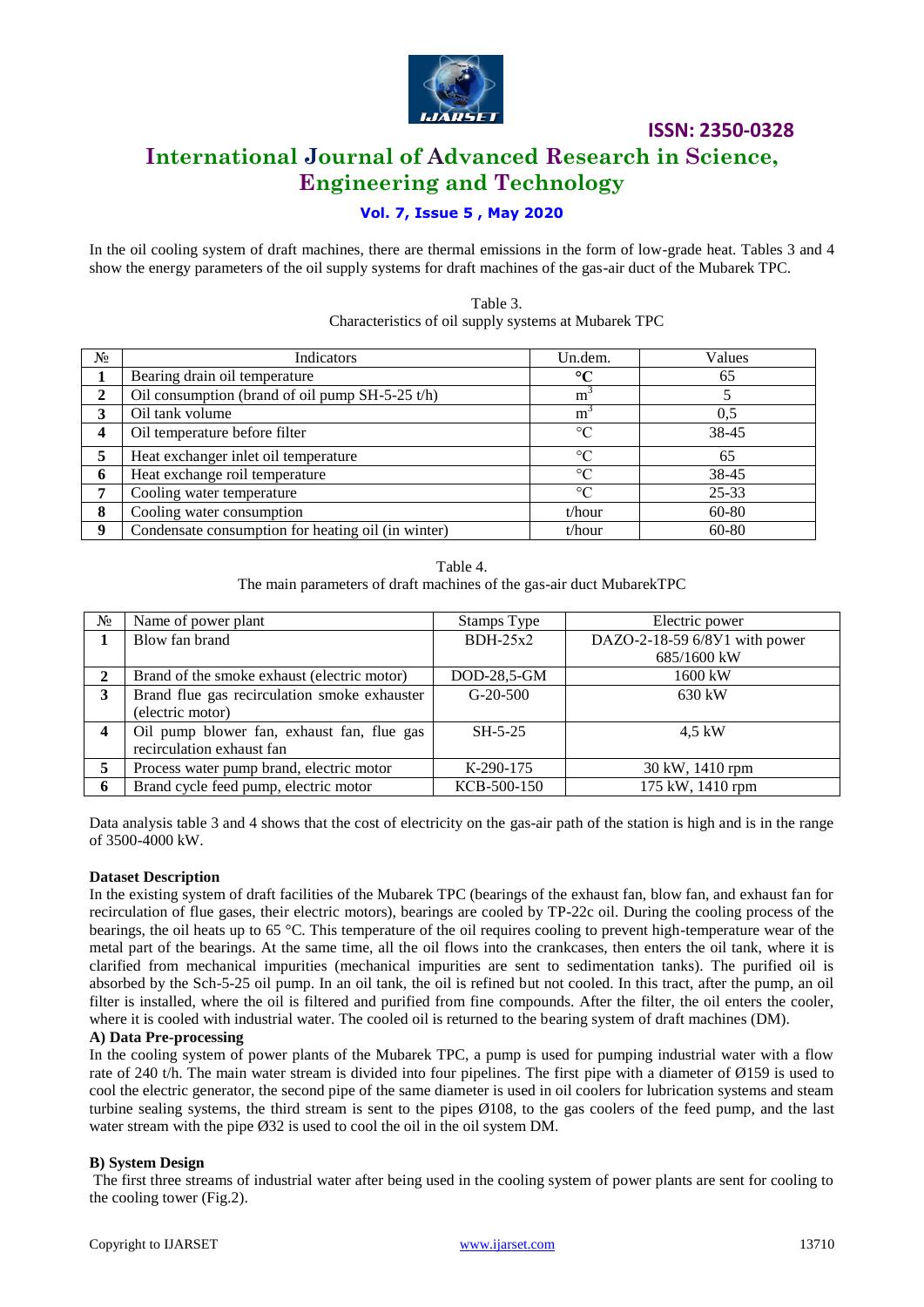

# **ISSN: 2350-0328 International Journal of Advanced Research in Science, Engineering and Technology**

## **Vol. 7, Issue 5 , May 2020**

And the fourth stream of water is used in the cooling system of the DM oil system, where after use it is discharged into the sewer system. Thus, in the existing system, a large consumption of water and electricity is required to drive draft machines.





In the existing system (Fig. 3), for cooling the oil, process water is used as a cooler with a flow rate of  $G_w = 32$  $t/h = 8.89$  kg/s. Used cooling water as a low-potential heat emission is removed into the sewer and irretrievably lost. Calculations show that a large amount of heat is lost with cooling water

 $Q = Gw \cdot c_p \cdot \Delta t = 8.89 \cdot 4.18 \cdot 30 = 1115$  kW.



Fig. 3. The existing oil supply system for draft machines (DM) of boiler unit №1 of the Mubarek TPC.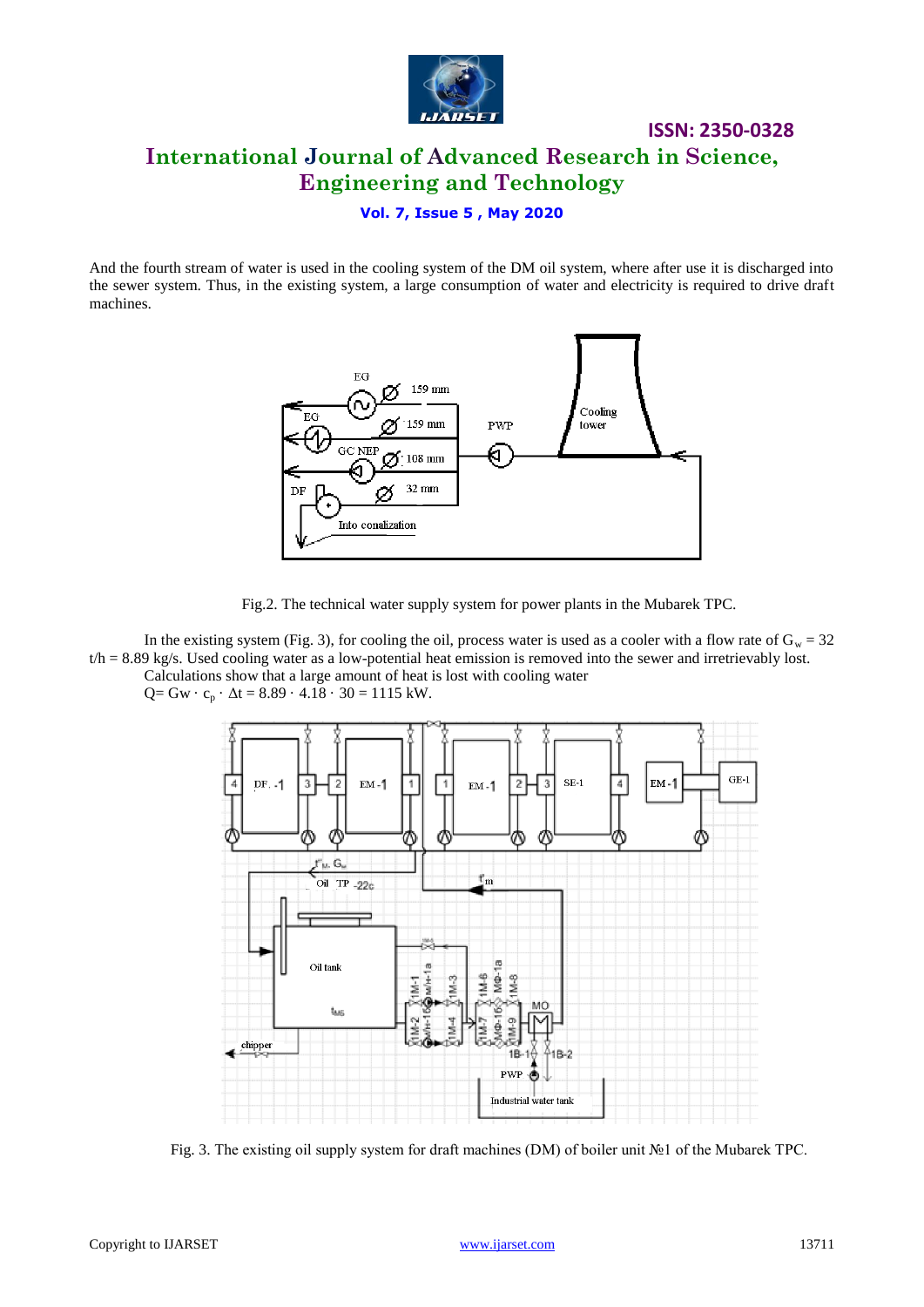

# **International Journal of Advanced Research in Science, Engineering and Technology**

# **Vol. 7, Issue 5 , May 2020**

## **V. EXPERIMENTAL RESULTS**

The authors proposed a new system for using low-grade heat emitted with cooling water from the DM oilcooling system. In the proposed system for the disposal of low-grade heat systems DM heat pump is installed. A heat pump is a device for transferring thermal energy from a source to a consumer. Unlike spontaneous heat transfer, which always occurs from a hot body to a cold one, a heat pump transfers heat in the opposite direction [5]. The most common heat pump design consists of a compressor, a thermal expansion valve, an evaporator, and a condenser. The coolant circulating inside these components is called the refrigerant [6,7,8].

We have developed a thermal diagram of the oil supply systems of the boiler unit No. 1 of the Mubarek TPC with a heat pump installation (for heat recovery) (Fig. 4). In the proposed system, the heat pump evaporator is located in the oil cooler body, and the condenser in the air duct of the heater.



Fig.4. SEC utilization scheme in oil supply systems

During cooling, the oil in the heat evaporator is taken to the refrigerants, then the compressor compresses the refrigerant and the heat heated by the refrigerant is transferred to the air flowing into the boiler furnace.

Heated air is used in the steam boiler for fuel combustion, and the cooled refrigerant again enters the heat pump evaporator.

#### **VI. CONCLUSION AND FUTURE WORK**

The use of a heat pump for the utilization of low-grade waste heat from DM oil cooling systems allows the oil to be cooled to a temperature of 35-48 °C, while simultaneously heating the air going into the boiler furnace. Preliminary calculations show that due to the utilization of thermal emissions using heat pumps, the savings in heat energy are 70-75 kW.

Thus, when using heat pump in the oil supply system at the same time it allows cooling the oils and heating the air, to ensure the utilization of low-grade heat and save energy in the DM system.